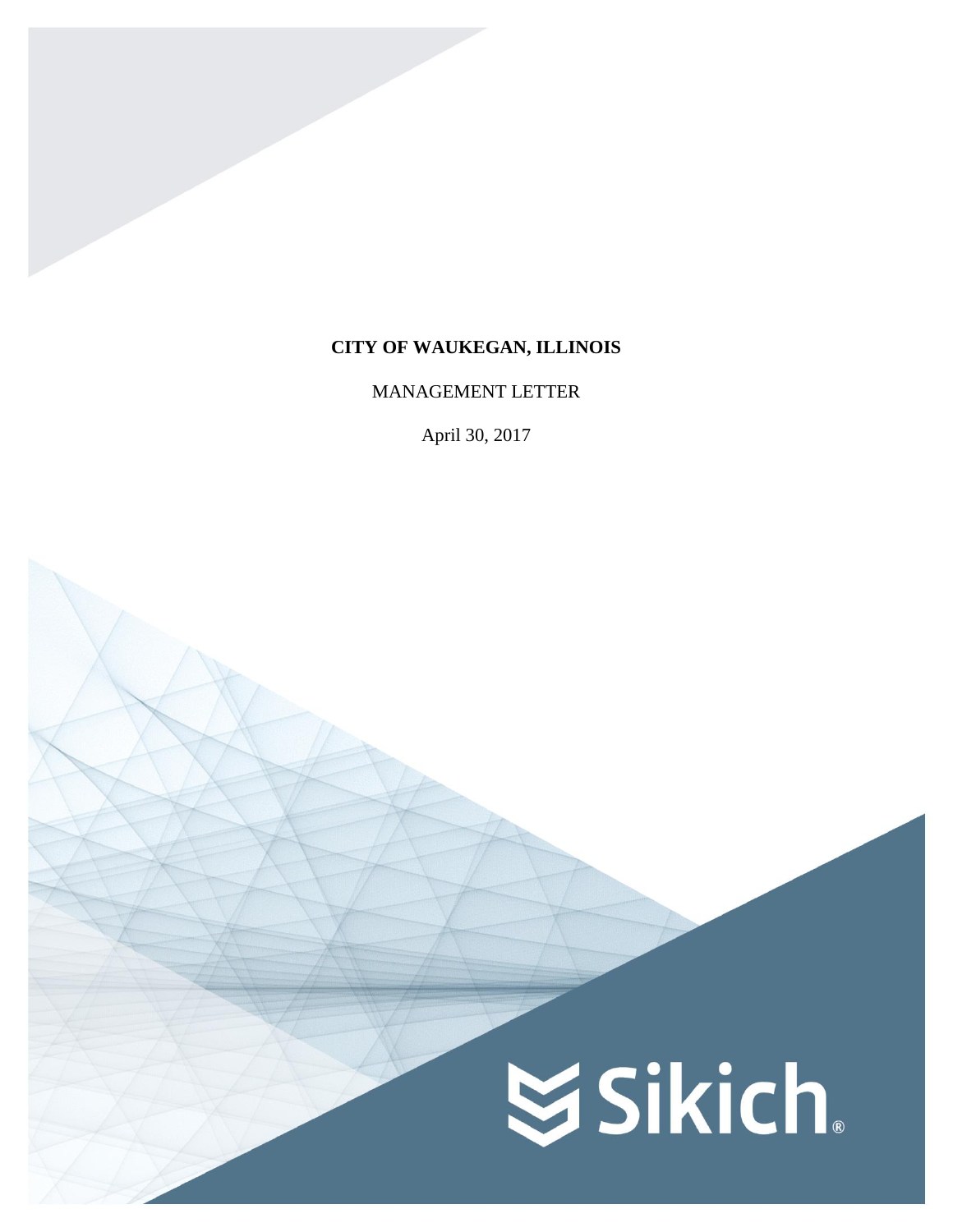630.566.8400 // www.sikich.com



1415 W. Diehl Road, Suite 400 Naperville, Illinois 60563

**Certified Public Accountants & Advisors** Members of American Institute of Certified Public Accountants

The Honorable Mayor Members of the Council City of Waukegan, Illinois

Ladies and Gentlemen:

In planning and performing our audit of the financial statements of the governmental activities, the business-type activities, the discretely presented component unit, each major fund and the aggregate remaining fund information of the City of Waukegan, Illinois (the City) as of and for the year ended April 30, 2017, in accordance with auditing standards generally accepted in the United States of America, we considered the City's internal control over financial reporting (internal control) as a basis for designing audit procedures that are appropriate in the circumstances for the purpose of expressing our opinions on the financial statements, but not for the purpose of expressing an opinion on the effectiveness of the City's internal control. Accordingly, we do not express an opinion on the effectiveness of the City's internal control.

Our consideration of internal control was for the limited purpose described in the preceding paragraph and was not designed to identify all deficiencies in internal control that might be material weaknesses and therefore material weaknesses may exist that were not identified. However, as discussed below, we identified certain deficiencies in internal control that we consider to be material weaknesses. The status of these comments is included in Appendix A.

A deficiency in internal control exists when the design or operation of a control does not allow management or employees, in the normal course of performing their assigned functions, to prevent, or detect and correct, misstatements on a timely basis. A material weakness is a deficiency or a combination of deficiencies in internal control, such that there is a reasonable possibility that a material misstatement of the City's financial statements will not be prevented, or detected and corrected, on a timely basis.

This communication is intended solely for the information and use of the Mayor, the Council and management and others within the administration of the City and is not intended to be and should not be used by anyone other than these specified parties.

Sikich 11P

Naperville, Illinois October 31, 2017